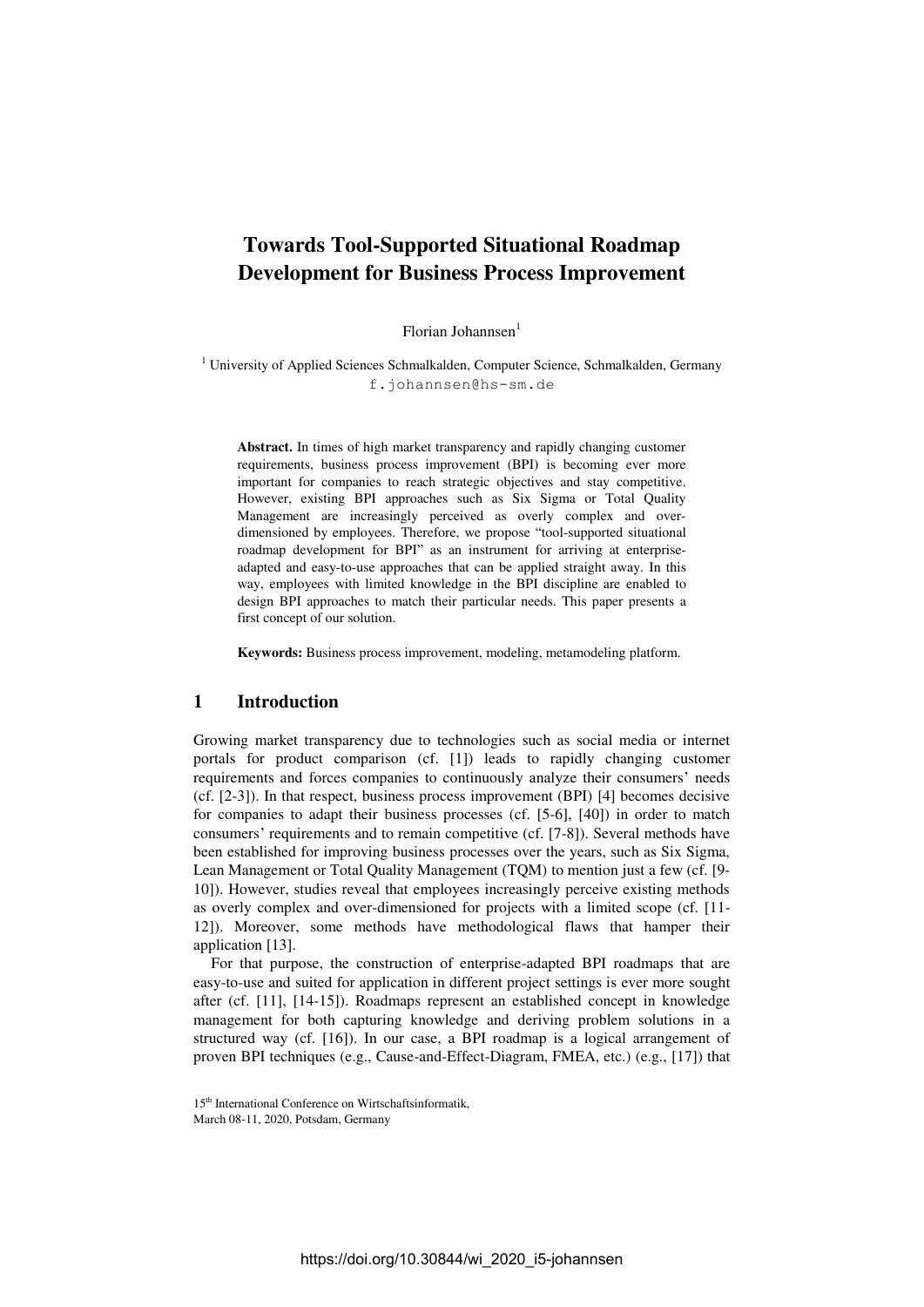supports the creation of results (cf. [18]) at all stages of a BPI project to arrive at suggestions for improvement (cf. [14]). Whereas proprietary sorts of BPI roadmaps can be found in the relevant literature (e.g., [15], [19-20]), a standardized and toolsupported approach for an easy construction and immediate instantiation of enterprise-adapted BPI roadmaps is missing. Against this background, the goaloriented construction of enterprise-specific methods is a topic that is strongly rooted in the Method Engineering discipline [21]. Thereby, situational method engineering builds on the idea of combining different method chunks [22] to arrive at a method for a specific project constellation (cf. [23-24]). In this study, we refer to the idea of situational method engineering and pursue the following research question: *How can a tool-supported approach for situational roadmap development for BPI be designed?*  Hence, we strive for a solution that allows the construction of situational BPI roadmaps that give methodological guidance on the transformation of implicit process knowledge (cf. [25]) into improvement suggestions.

The paper is structured as follows: In the next section, we introduce a first concept for a tool-based approach for situational roadmap development for BPI. Afterwards, the significance of the research is outlined. The paper concludes with an outlook.

# **2 An Approach for Situational Roadmap Development for BPI**

The study follows the Design Science Research (DSR) approach (cf. [26-27]). The motivation for this research (cf. [27]) emerged from the conducting of several BPI projects with industry partners, who strived for the introduction of enterprise-adapted and easy-to-use BPI approaches. For that purpose, we introduce "tool-supported situational BPI roadmap development" as a means to establish BPI roadmaps on a graphical level, which are adapted to users' needs. More, the resulting tool will also allow to directly instantiate and use the developed BPI roadmaps and capture the project results (e.g., customer requirements, etc.) in the form of conceptual models (e.g., [28]).

The requirements (cf. [27]) of our solution concern (I) the nature of the BPI roadmaps to be created as well as (II) the tool-based approach itself. Considering the former aspect, we build on the requirements for engineering methods in general (cf. [29], [24]), which were classified by *Greiffenberg* [30] for instance. Thus our toolbased approach has to assure that the *completeness*, the *consistency* as well as the *applicability for the intended purpose* of the emerging situational BPI roadmaps are guaranteed (cf. [30-31]). In our context, *completeness* refers to the ability of the toolbased approach to construct BPI roadmaps that consider the method elements "procedure model", "BPI techniques" and "result documents" (cf. [18], [31]). Accordingly, each activity of the created BPI roadmap must be supported by a BPI technique that produces the aspired results for that activity (e.g., the activity "analyze problem causes" may be supported by the BPI technique "Cause-and-Effect-Diagram" [32] leading to a list of "problem causes"). *Consistency* requires the assurance that the procedure model of the resulting BPI roadmap follows a logical structure, e.g., project goals are defined before the process performance is measured,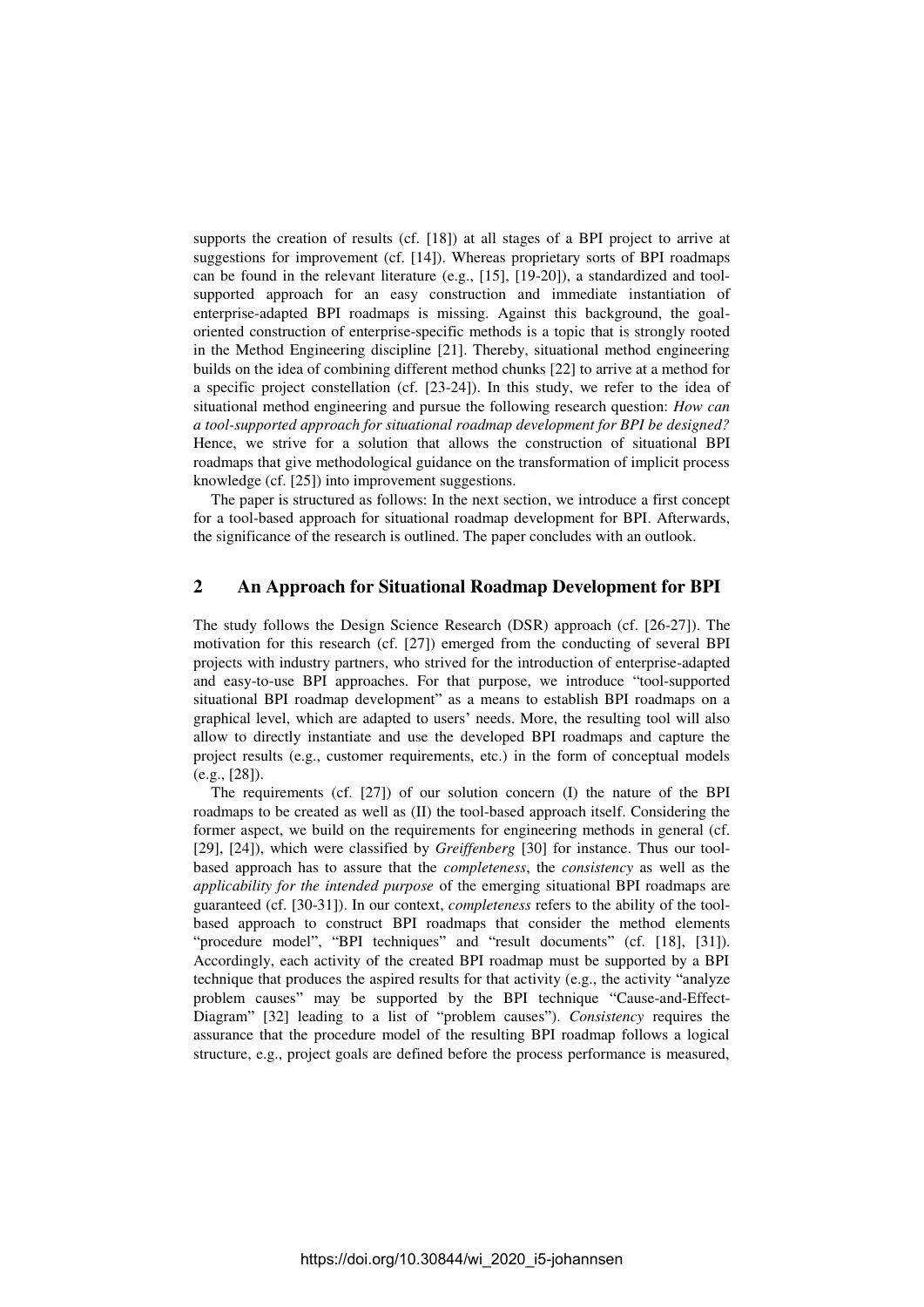and no result documents are created redundantly (cf. [31]). *Applicability for the intended purpose* concerns the ability to design BPI roadmaps that meet users' particular demands and skills (cf. [31]). To guarantee the abovementioned quality aspects for the resulting BPI roadmap, we also define requirements for the design of the tool-based approach itself. These requirements stem from the experiences we made in a long-term cooperation project with a financial service provider in the field of BPI. At first, the (1) opportunity to define the activities to be performed in a BPI project on base of a pre-defined "BPI project activity database" is pursued. In this way, the BPI roadmap can be designed to meet the intended purpose, while the logical arrangement of the activities can be checked with the aid of rules (e.g., rules defining logical interdependencies [33]). Second, (2) the ability to individually select the BPI techniques to be used on base of a set of criteria/properties (e.g., ease-of-learning, flexibility, required input, etc. [34-35]) should be given. An overview of corresponding criteria can be found in [34-36] amongst others. Further, a collection of BPI techniques that are potential candidates for the roadmap is shown in [17] or [37]. More, (3) the functionality to integrate the selected BPI techniques on a graphical level to support all aspired BPI activities should be given. Hence, functional interdependencies exist between BPI techniques that describe value-adding opportunities for their combination [33], [44]. Thus, rules can be implemented to propose the user valuable combinations of BPI techniques. Finally, the (4) ability to directly instantiate the developed BPI roadmap via the tool is required.



**Figure 1.** Tool-based situational BPI roadmap development (modified and adapted from [23]) The intended design of the approach for the "tool-based situational roadmap development for BPI" is depicted in Figure 1. It builds on the general steps of situational method engineering (cf. [23], [38]) and was adapted to the purpose at hand. Therefore, in a *first step (specify requirements)* an enterprise has to define the phases and activities (e.g., map process, measure process performance, etc.) (cf. [39- 40]) to be performed for structuring a BPI project. These can be retrieved from a corresponding "BPI project activity database". Depending on the problem situation and user requirements, certain activities (e.g., "analysis of measurement data") may be more relevant than others (cf. [36]). Moreover, the properties and inherent characteristics of the BPI techniques are to be specified, e.g., user-friendliness, flexibility, etc. (e.g., [34], [41]). The specification of the activities and properties are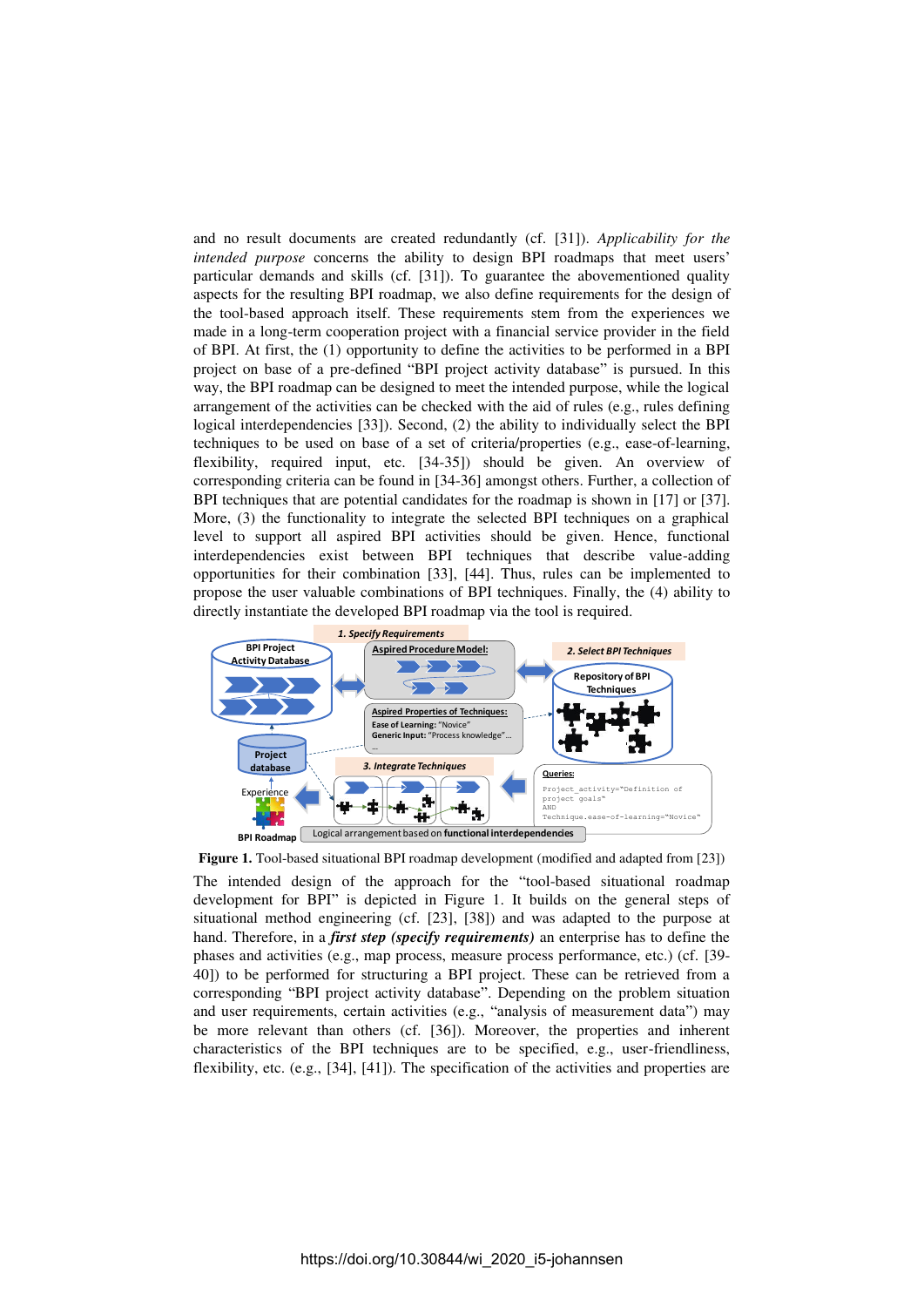the base for the automatic retrieval of BPI techniques from a "repository of BPI techniques" by help of queries *(step 2 – select BPI techniques)*. Therefore, the BPI techniques in the repository are characterized by help of attributes and corresponding values. These attributes refer to the aforementioned selection criteria (e.g., [35], [42]). An algorithm (realized via the ADOxx script language ADOScript [43]) compares the user input with the attribute values to retrieve those BPI techniques that best meet users' demands. Then, the selected techniques – the user wishes to apply – are combined to form the adapted BPI roadmap in *step 3 (integrate techniques)*. In this respect, the so-called functional interdependencies [44] are to be considered, i.e., the desired interplay between the BPI techniques is to be determined [33]. Thereby, the tool gives hints, which BPI techniques may be purposefully combined due to synergetic functional interdependencies (cf. [33], [44]). The experiences that emerge from the application of the BPI roadmap in real-life settings can be stored in a project database (see *step 3 – Figure 1*).

From a technical perspective, the tool-supported approach is to be realized by help of the freely available ADOxx metamodeling platform *(www.adoxx.org)* (cf. [43]). Thereby, the model types capturing the results from applying the BPI techniques are specified as metamodels and stored in the tool's repository. The GUI and algorithms supporting all steps as shown in Figure 1 are realized by way of the ADOxx "modeling" component as well as the ADOScript language (cf. [43]).

Based on above described concepts, the tool-based approach is currently undergoing implementation. The latest version of the running prototype comprises approx. 20 BPI techniques that were designed as conceptual model types along with their metamodels. Additional BPI techniques, however, are already conceptualized in form of metamodels waiting to be implemented. At the moment, the tool already allows for a manual selection of singular BPI techniques and their instantiation for a BPI project to document results and guide users in developing improvement suggestions. Next, the implementation of the tool-based approach is to be finalized. Following this, a thorough evaluation (cf. [27]) is pursued. We will demonstrate the applicability of the finalized prototype by using it in selected real-life BPI projects with our cooperation partners (cf. [45]). In addition, laboratory experiments (cf. [46]) with students are planned to gather reactions to the prototype's usability, e.g., with the aid of SUMI (software usability measurement inventory) studies (cf. [47]). The feedback will be used to revise the prototype before it is evaluated at companies from various branches (cf. [45]).

## **3 Significance of the Research & Outlook**

This research-in-progress study contributes to the academic discussion of how to develop easy-to-use approaches for BPI that are adapted to employees' particular needs (cf. [35], [11]). For that purpose, an approach to systematically develop BPI roadmaps by way of a tool and directly instantiate/use them in BPI projects is created. Therefore, ideas of Method Engineering are transferred to the BPI field. Practitioners receive a software tool to establish enterprise-specific BPI roadmaps that meet their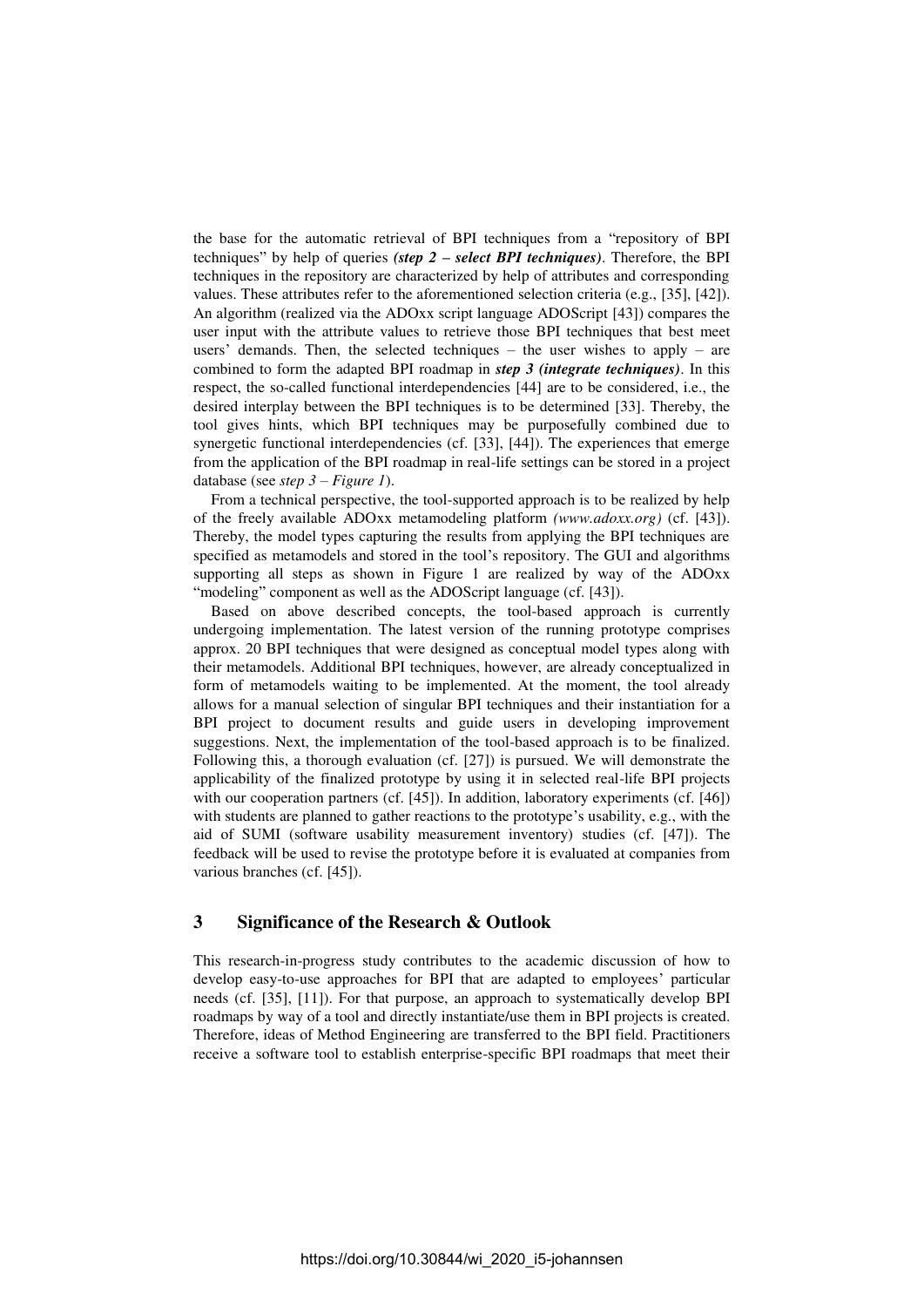particular demands. Results are captured via conceptual models that can be easily shared, queried and analyzed. To sum up, a running research project – dealing with the situational development of roadmaps for BPI – is described in this paper. As the prototype is still being finalized, a comprising evaluation has not yet been effectuated. Furthermore, the requirements are derived from the relevant literature and our BPI projects, while completeness cannot be guaranteed. However, the results received so far are promising.

### **References**

- 1. Statista (2019) Welche Arten von Social Media nutzen Sie regelmäßig? https://de.statista.com/prognosen/1000498/umfrage-in-den-usa-zu-beliebten-arten-vonsocial-media (Accessed 12.11.2019)
- 2. Mukerjee, K.: Customer-oriented organizations: a framework for innovation. Journal of Business Strategy 34, 49–56 (2013)
- 3. Chaffey, D., Ellis-Chadwick, F.: Digital marketing. Pearson UK (2019)
- 4. Harrington, H., J.: Business Process Improvement The breakthrough strategy for Total Quality, Productivity and Competitiveness. McGraw-Hill, New York (1991)
- 5. Reijers, H.A., Mansar, S.L.: Best practices in business process redesign: an overview and qualitative evaluation of successful redesign heuristics. Omega 33, 283–306 (2005)
- 6. Vanwersch, R.J. (2016) Rethinking care processes: does anybody have an idea?, Doctoral dissertation, Technische Universiteit Eindhoven.
- 7. Harmon, P. (2018) The State of Business Process Management 2018. BPTrends. https://www.bptrends.com (Accessed 12.11.2019)
- 8. Charles, A. (2017) PEX Network Annual Report 2017: Global state of process excellence. https://www.processexcellencenetwork.com/business-transformation/whitepapers/pexnetwork-annual-report-2017-global-state-of (Accessed 12.11.2019)
- 9. Pande, P.S., Neuman, R.P., Cavanagh, R.: The Six Sigma Way: How to maximize the impact of your change and improvement efforts. McGraw Hill Professional (2014)
- 10. Vanwersch, R.J.B., Shahzad, K., Vanderfeesten, I., Vanhaecht, K., Grefen, P., Pintelon, L., Mendling, J., Merode, G.G., Reijers, H.A.: A Critical Evaluation and Framework of Business Process Improvement Methods. Business & Information Systems Engineering 58, 43–53 (2016)
- 11. Davis, D. (2013)  $3<sup>rd</sup>$  Biennial PEX Network Report: State of the Industry Trends and Success Factors in Business Process Excellence. https://www.processexcellencenetwork.com (Accessed 12.11.2019)
- 12. Johannsen, F., Leist, S., Zellner, G.: Six sigma as a business process management method in services: analysis of the key application problems. Information Systems and E-Business Management 9, 307–332 (2011)
- 13. Zellner, G.: A Structured Evaluation of Business Process Improvement Approaches. Business Process Management Journal 17, 203–237 (2011)
- 14. Johannsen, F., Fill, H.-G.: Meta Modeling for Business Process Improvement. Business & Information Systems Engineering 59, 251–275 (2017)
- 15. Adesola, S., Baines, T.: Developing and evaluating a methodology for business process improvement. Business Process Management Journal 11, 37–46 (2005)
- 16. Dalkir, K.: Knowledge management in theory and practice. McGill University (2005)
- 17. Meran, R., John, A., Staudter, C., Roenpage, O.: Six Sigma+Lean Toolset. In: Lunau, S. (ed.). Springer, Berlin et al. (2013)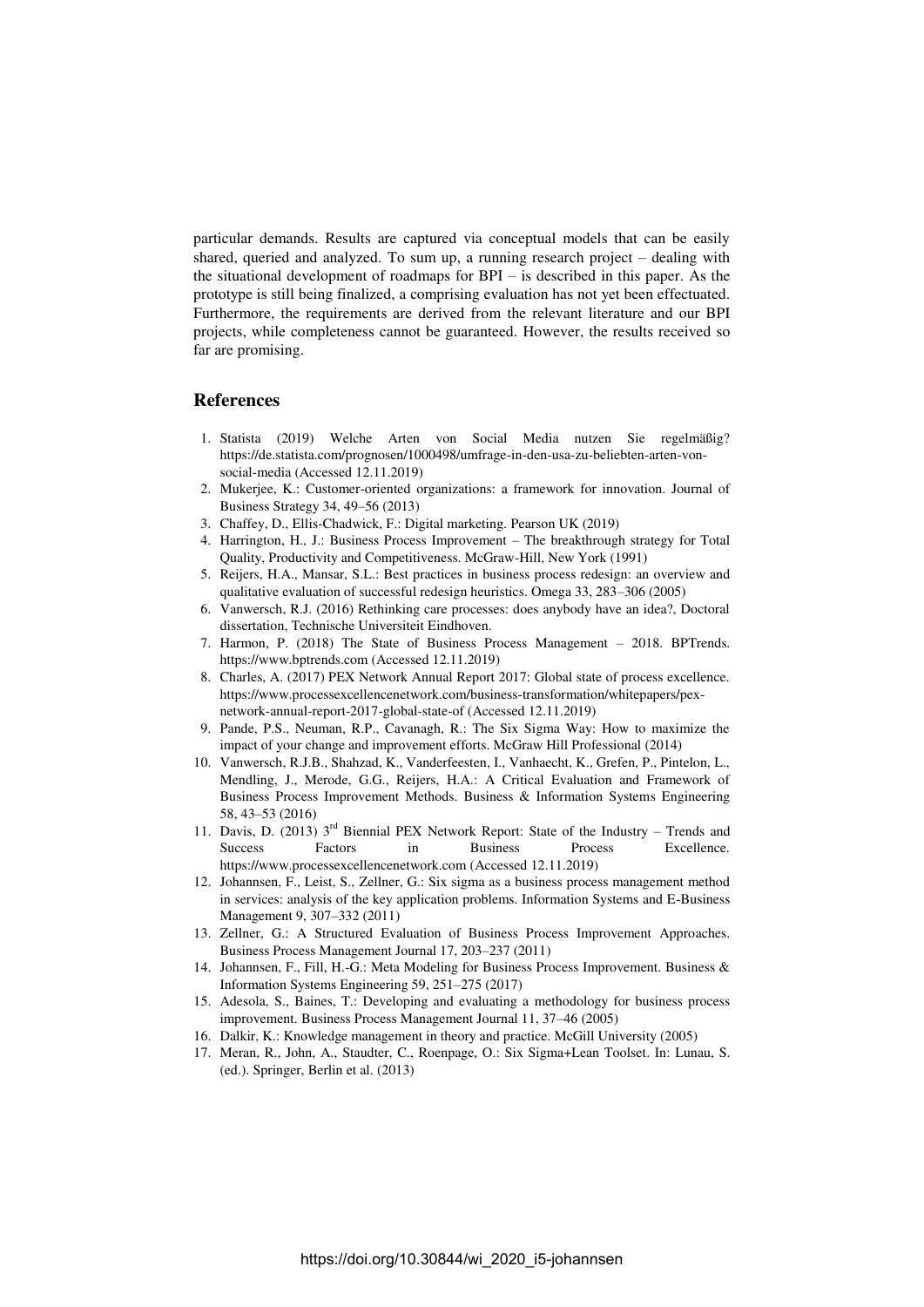- 18. Gutzwiller, T.A.: Das CC RIM-Referenzmodell für den Entwurf von betrieblichen, transaktionsorientierten Informationssystemen. Physica-Verlag, Heidelberg (1994)
- 19. Coskun, S., Basligil, H., Baracli, H.: A weakness determination and analysis model for business process improvement. Business Process Management Journal 14, 243–261 (2008)
- 20. Johannsen, F., Fill, H.-G.: Codification of Knowledge in Business Process Improvement Projects. In: 22nd European Conference on Information Systems, Tel Aviv (2014)
- 21. Brinkkemper, S.: Method engineering: engineering of information systems development methods and tools. Information and Software Technology 38, 275–280 (1996)
- 22. Ralyté, J., Backlund, P., Kühn, H., Jeusfeld, M.: Method Chunks for Interoperability. In: Embley, D.W., Olivé, A., Ram, S. (eds.) 25<sup>th</sup> International Conference on Conceptual Modelling (ER'2006), Tucson, Arizona, 2006, pp. 339–353. Springer (2006)
- 23. Ralyté, J., Deneckère, R., Rolland, C.: Towards a Generic Model for Situational Method Engineering. In: Eder, J., Missikoff, M. (eds.)  $15<sup>th</sup>$  International Conference (CAiSE), Klagenfurt, 2003, pp. 95–110. Springer (2003)
- 24. Ralyté, J.: Requirements definition for the situational method engineering. In: Engineering Information Systems in the Internet Context, pp 127–152. Springer (2002)
- 25. Amaravadi, C.S., Lee, I.: The dimensions of process knowledge. Knowledge and Process Management 12, 65–76 (2005)
- 26. Hevner, A.R., March, S.T., Park, J., Ram, S.: Design Science in Information Systems Research. MIS Quarterly 28, 75–105 (2004)
- 27. Peffers, K., Tuunanen, T., Rothenberger, M.A., Chatterjee, S.: A design science research methodology for information systems research. Journal of management information systems 24, 45–77 (2007)
- 28. Anaby-Tavor, A., Amid, D., Fisher, A., Bercovici, A., Ossher, H., Callery, M., Desmond, M., Krasikov, S., Simmonds, I.: Insights into enterprise conceptual modeling. Data & Knowledge Engineering 69, 1302–1318 (2010)
- 29. Brinkkemper, S., Lyytinen, K., Welke, R.: Method Engineering Principles of method construction and tool support. Chapman & Hall, London et al. (1996)
- 30. Greiffenberg, S.: Methodenbewertung mittels Quality Function Deployment. In: Bamberg, G., Sinz, E.J., Plaha, M., Neckel, P. (eds) Modellierung betrieblicher Informationssyteme – MobIS 2003, pp. 131-153 (2003)
- 31. Brinkkemper, S., Saeki, M., Harmsen, F.: Assembly Techniques for Method Engineering. In: 10<sup>th</sup> Conference on Advanced Information Systems Engineering (CAISE), Pisa, Italy, 1998, pp. 381–400 (1998)
- 32. Ishikawa, K.: Guide to Quality Control. Tokyo (1980)
- 33. Johannsen, F.: Functional Interdependencies between Quality Techniques reverting to Meta Models. In: Konferenz Wirtschaftsinformatik 2017, St. Gallen (2017)
- 34. Thia, C., Chai, K.H., Bauly, J., Xin, Y.: An exploratory study of the use of quality tools and techniques in product development The TQM Magazine 17, 406–424 (2005)
- 35. Hagemeyer, C., Gershenson, J., K., Johnson, D., M.: Classification and application of problem solving quality tools: A manufacturing case study. The TQM Magazine 18, 455– 483 (2006)
- 36. Johannsen, F., Leist, S., Zellner, G.: Implementing Six Sigma for Improving Business Processes at an Automotive Bank. In: Vom Brocke, J., Rosemann, M. (eds) Handbook on Business Process Management 1, 2nd edition, pp. 361–382. Springer, Berlin/Heidelberg (2015)
- 37. Andersen, B.: Business process improvement toolbox. ASQ Quality Press (1999)
- 38. Mirbel, I., Ralyté, J.: Situational method engineering: combining assembly-based and roadmap-driven approaches. Requirements Engineering 11, 58–78 (2006)